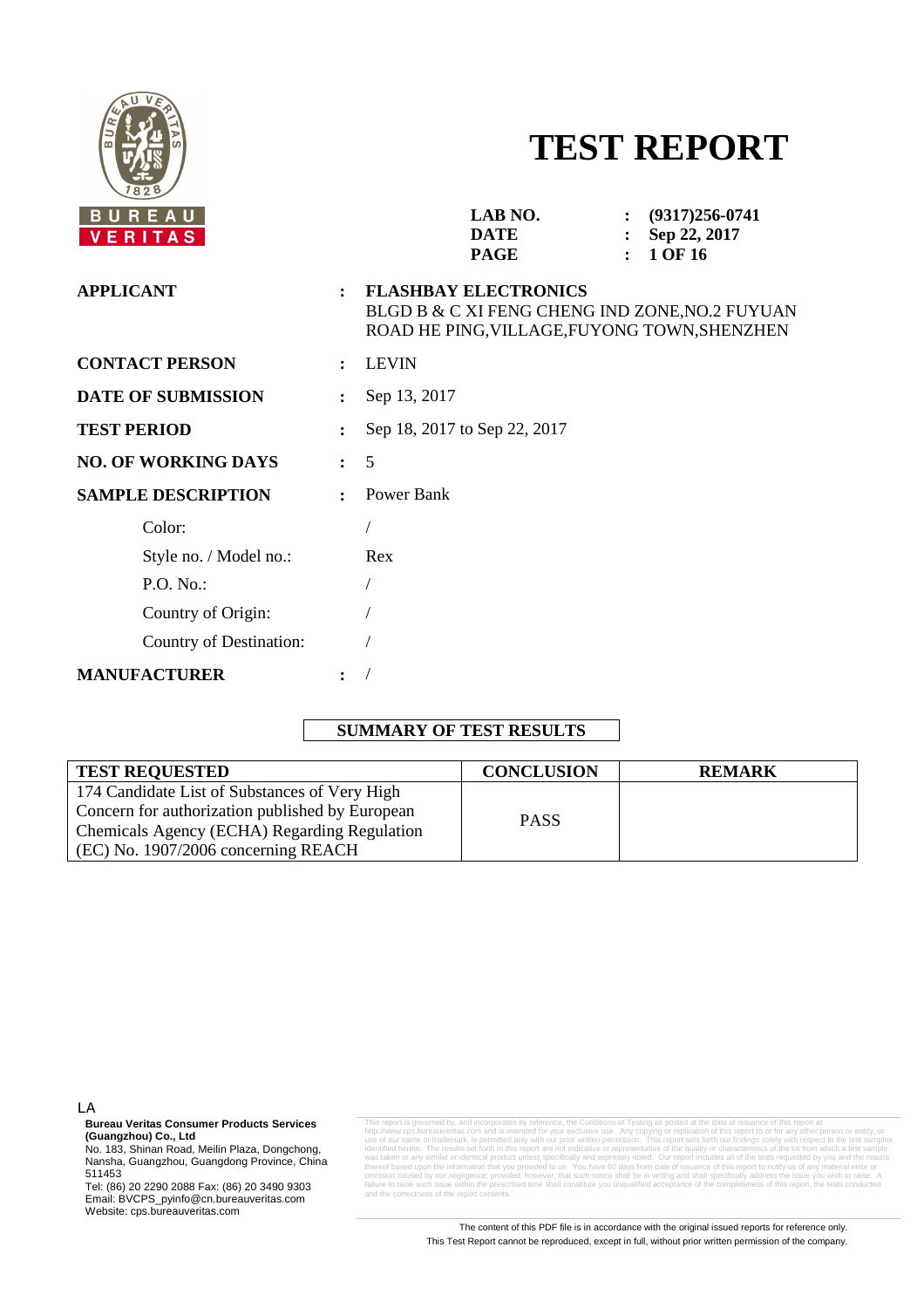

**LAB NO.** : (9317)256-0741<br> **DATE** : Sep 22, 2017 **DATE : Sep 22, 2017 PAGE : 2 OF 16** 



SENIOR MANAGER

### **REMARK**

If there are questions or concerns on this report, please contact the following persons:

| a) | <b>GENERAL TEL:</b>     | (86) 755 83437287 |
|----|-------------------------|-------------------|
|    | FAX:                    | (86) 755 83439100 |
| b) | <b>BUSINESS SZ TEL:</b> | (86) 755 21534695 |
|    | FAX:                    | (86) 755 83439100 |
|    | <b>BUSINESS GZ TEL:</b> | (86) 20 87148525  |
|    | FAX:                    | (86) 20 87148528  |
|    |                         |                   |

 EMAIL: eechemical.sc@cn.bureauveritas.com cps.bureauveritas.cn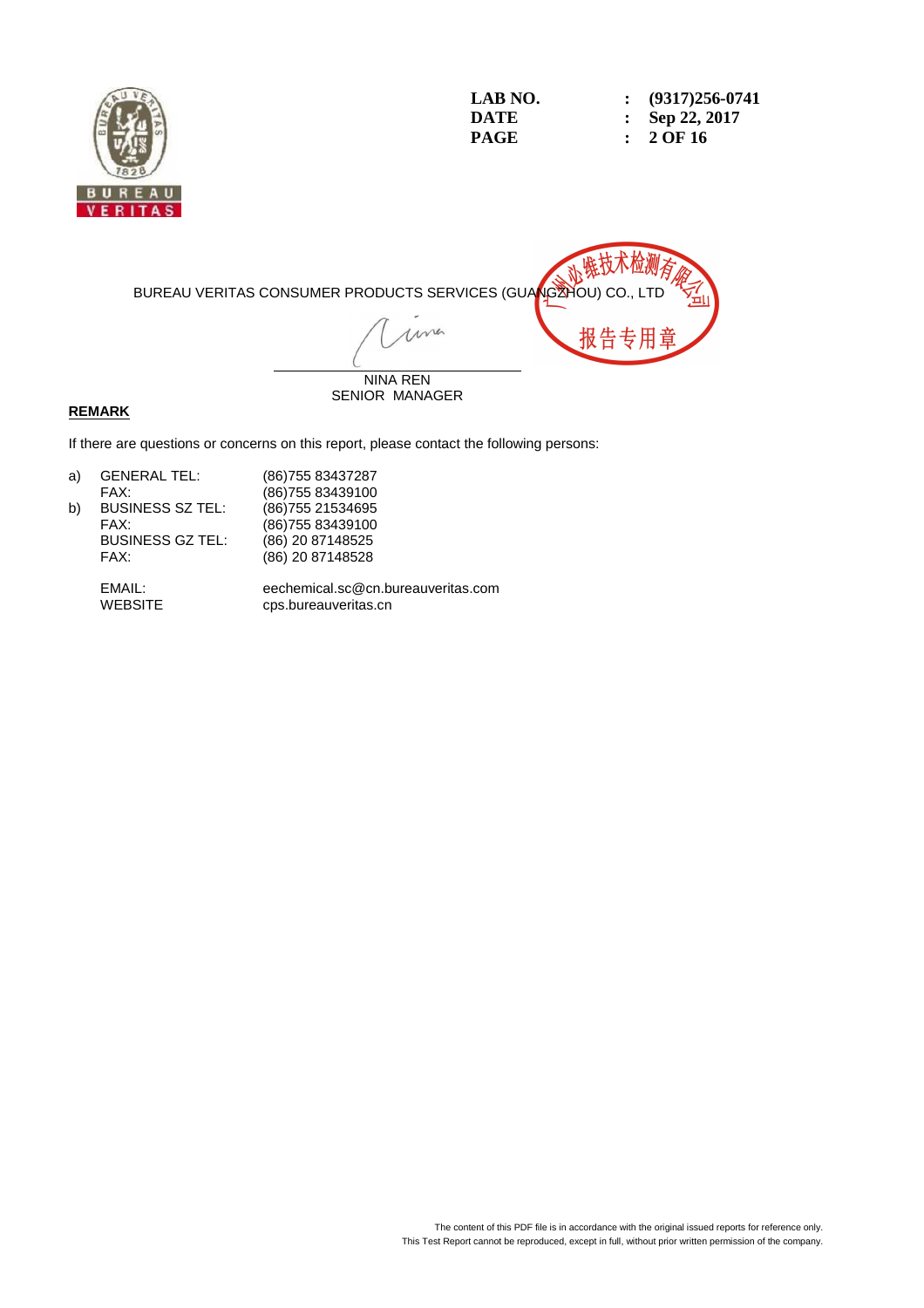

**LAB NO.** : (9317)256-0741<br> **DATE** : Sep 22, 2017 **DATE : Sep 22, 2017 PAGE : 3 OF 16** 

#### **Photo of the Submitted Sample**





The content of this PDF file is in accordance with the original issued reports for reference only. This Test Report cannot be reproduced, except in full, without prior written permission of the company.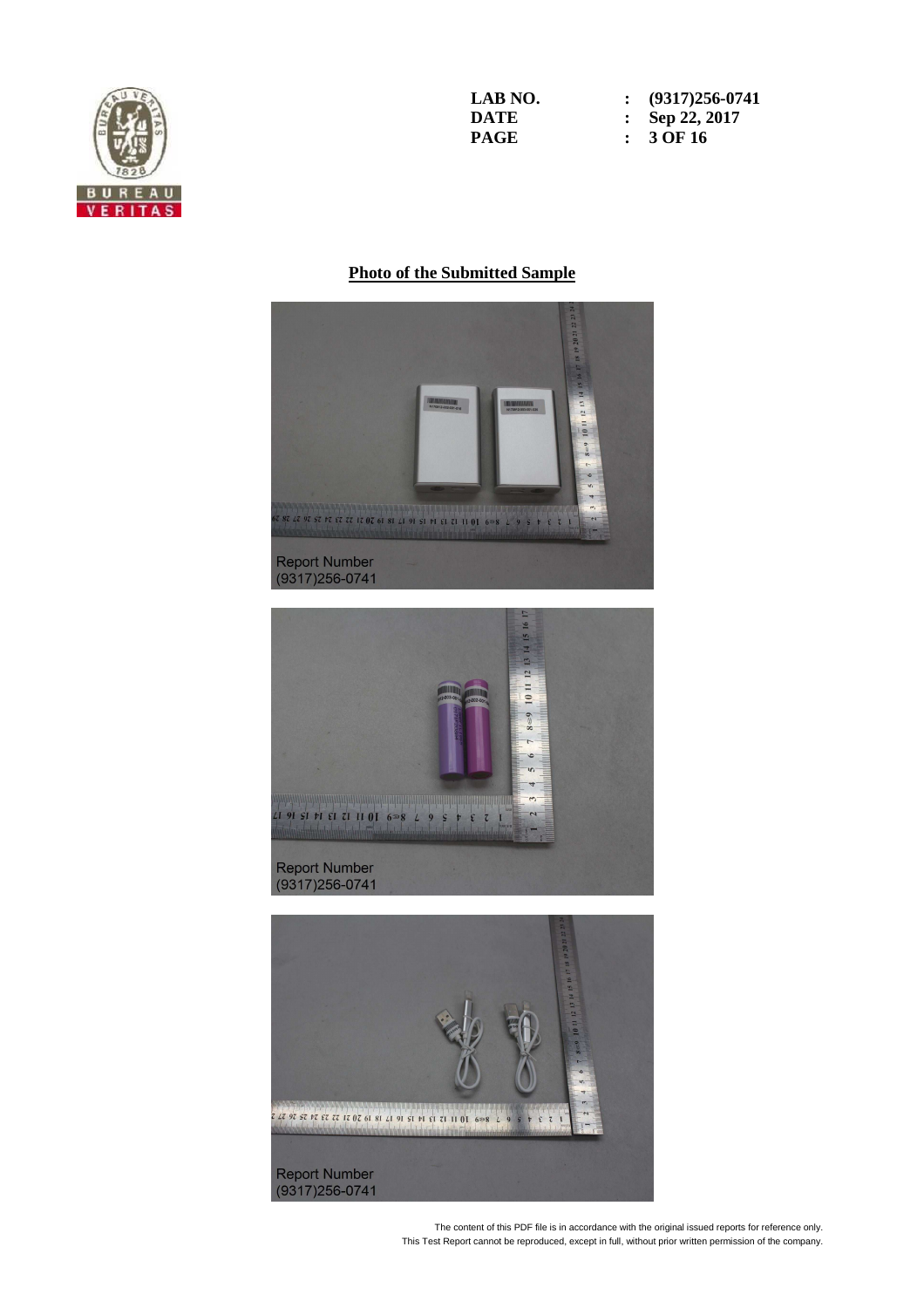

**LAB NO. : (9317)256-0741 DATE : Sep 22, 2017 PAGE : 4 OF 16** 

## **TEST RESULT**

**174 Candidate List of Substances of Very High Concern for authorization published by European Chemicals Agency (ECHA) Regarding Regulation (EC) No. 1907/2006 concerning REACH** 

| <b>Test Method:</b>                                                   |  | Analysis is based on GC, LC, IC, ICP, with various detection techniques and UV. |       |      |  |  |  |
|-----------------------------------------------------------------------|--|---------------------------------------------------------------------------------|-------|------|--|--|--|
| <b>Test Item(s)</b>                                                   |  | Total weight (g):<br><b>Item / Component Description(s)</b>                     |       |      |  |  |  |
|                                                                       |  | <b>200</b><br>power bank                                                        |       |      |  |  |  |
| <b>Maximum</b><br>$0.1\%$ (Each of listed)<br><b>Allowable Limit:</b> |  |                                                                                 |       |      |  |  |  |
|                                                                       |  | <b>Result</b>                                                                   |       |      |  |  |  |
| <b>Test Item(s)</b>                                                   |  | <b>Detected Analyte(s)</b>                                                      | Conc. | Unit |  |  |  |
|                                                                       |  | ND<br>ND                                                                        |       |      |  |  |  |

Note / Key :

 $ND = Not detected$  ">" = Greater than Conc. = Concentration  $mg/kg =$  milligram(s) per kilogram = ppm = part(s) per million Detection Limit (Mg/Kg) : Please refer appendix.

Remark :

- The list of Candidate List of Substances of Very High Concern for authorization published by European Chemicals Agency (ECHA) Regarding Regulation (EC) No. 1907/2006 concerning REACH and is summarized in table of Appendix.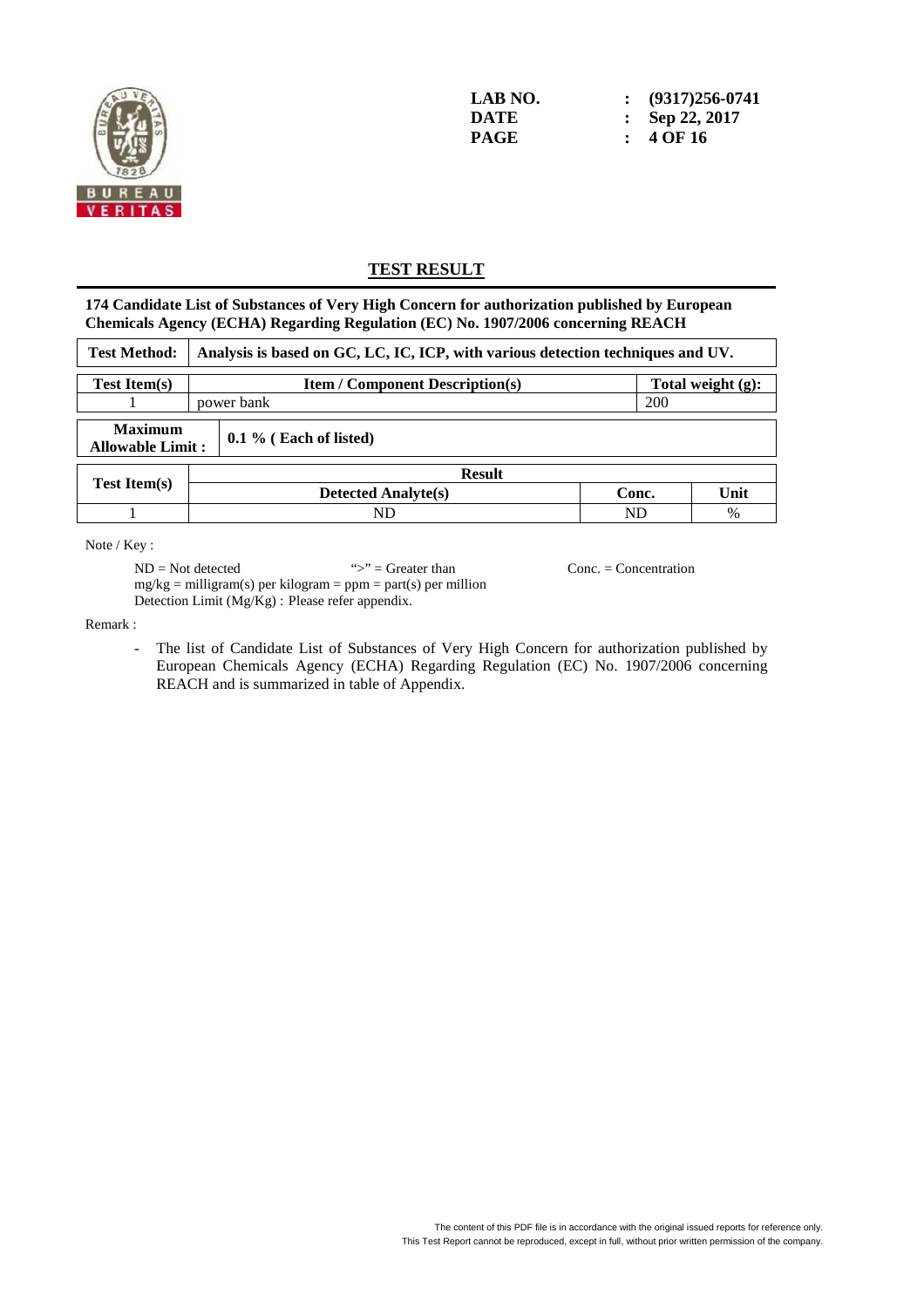

**LAB NO.** : (9317)256-0741<br> **DATE** : Sep 22, 2017 **DATE : Sep 22, 2017 PAGE : 5 OF 16** 

**Annex** 

**174 Candidate List of Substances of Very High Concern for authorization published by European Chemicals Agency (ECHA) Regarding Regulation (EC) No. 1907/2006 concerning REACH** 

| No.            | Substance name                                                                                                                                    | CAS No.                                                                                        | EC No.                  | <b>Detection</b><br>Limit, % | <b>Basis</b> for<br>identification as a<br><b>SVHC</b> |
|----------------|---------------------------------------------------------------------------------------------------------------------------------------------------|------------------------------------------------------------------------------------------------|-------------------------|------------------------------|--------------------------------------------------------|
| 1              | Triethyl arsenate*                                                                                                                                | 15606-95-8                                                                                     | 427-700-2               | 0.05                         | Carcinogenic                                           |
| $\overline{2}$ | Anthracene                                                                                                                                        | $120 - 12 - 7$                                                                                 | 204-371-1               | 0.05                         | <b>PBT</b>                                             |
| 3              | 4,4'-Diaminodiphenyl<br>methane (MDA)                                                                                                             | 101-77-9                                                                                       | 202-974-4               | 0.05                         | Carcinogenic                                           |
| $\overline{4}$ | Dibutyl phthalate (DBP)                                                                                                                           | 84-74-2                                                                                        | 201-557-4               | 0.05                         | Toxic for reproduction                                 |
| 5              | Cobalt dichloride*                                                                                                                                | 7646-79-9                                                                                      | 231-589-4               | 0.05                         | Carcinogenic                                           |
| 6              | Diarsenic pentaoxide*                                                                                                                             | 1303-28-2                                                                                      | 215-116-9               | 0.05                         | Carcinogenic                                           |
| $\tau$         | Diarsenic trioxide*                                                                                                                               | 1327-53-3                                                                                      | 215-481-4               | 0.05                         | Carcinogenic                                           |
| 8              | Sodium dichromate*                                                                                                                                | 7789-12-0 <sup>(1)</sup> ,<br>$10588 - 01 - 9^{(2)}$                                           | 234-190-3               | 0.05                         | Carcinogenic;<br>Mutagenic;<br>Toxic for reproduction  |
| $\mathbf{Q}$   | 5-tert-butyl-2,4,6-trinitro-<br>m-xylene (musk xylene)                                                                                            | $81 - 15 - 2$                                                                                  | 201-329-4               | 0.05                         | vPvB                                                   |
| 10             | Bis (2-ethylhexyl)<br>phthalate (DEHP)                                                                                                            | 117-81-7                                                                                       | $204 - 211 - 0$         | 0.05                         | Toxic for reproduction                                 |
| 11             | Hexabromo<br>cyclododecane (HBCDD)<br>and all major<br>diastereoisomers<br>identified:<br>$\alpha$ - HBCDD<br>$\beta$ - HBCDD<br>$\gamma$ - HBCDD | $3194 - 55 - 6^{(3)}$ .<br>$25637 - 99 - 4^{(4)}$<br>134237-50-6<br>134237-51-7<br>134237-52-8 | 247-148-4,<br>221-695-9 | 0.05                         | <b>PBT</b>                                             |
| 12             | Alkanes, C10-13, chloro<br>(Short Chain Chlorinated<br>Paraffins) (SCCP)                                                                          | 85535-84-8                                                                                     | 287-476-5               | 0.05                         | PBT, vPvB                                              |
| 13             | Bis(tributyltin) oxide<br>$(TBTO)**$                                                                                                              | 56-35-9                                                                                        | 200-268-0               | 0.05                         | <b>PBT</b>                                             |
| 14             | Lead hydrogen arsenate*                                                                                                                           | 7784-40-9                                                                                      | 232-064-2               | 0.05                         | Carcinogenic;<br>Toxic for reproduction                |
| 15             | Benzyl butyl phthalate<br>(BBP)                                                                                                                   | 85-68-7                                                                                        | 201-622-7               | 0.05                         | Toxic for reproduction                                 |
| 16             | 2,4-Dinitrotoluene                                                                                                                                | $121 - 14 - 2$                                                                                 | 204-450-0               | 0.05                         | Carcinogenic                                           |
| 17             | Anthracene oil                                                                                                                                    | 90640-80-5                                                                                     | 292-602-7               | 0.1                          | Carcinogenic, PBT,<br>vPvB                             |
| 18             | Anthracene oil,<br>anthracene paste, distn.<br>Lights                                                                                             | 91995-17-4                                                                                     | 295-278-5               | 0.1                          | Carcinogenic;<br>Mutagenic,<br>PBT, vPvB               |
| 19             | Anthracene oil,<br>anthracene paste,<br>anthracene fraction                                                                                       | 91995-15-2                                                                                     | 295-275-9               | 0.1                          | Carcinogenic;<br>Mutagenic,<br>PBT, vPvB               |

The content of this PDF file is in accordance with the original issued reports for reference only.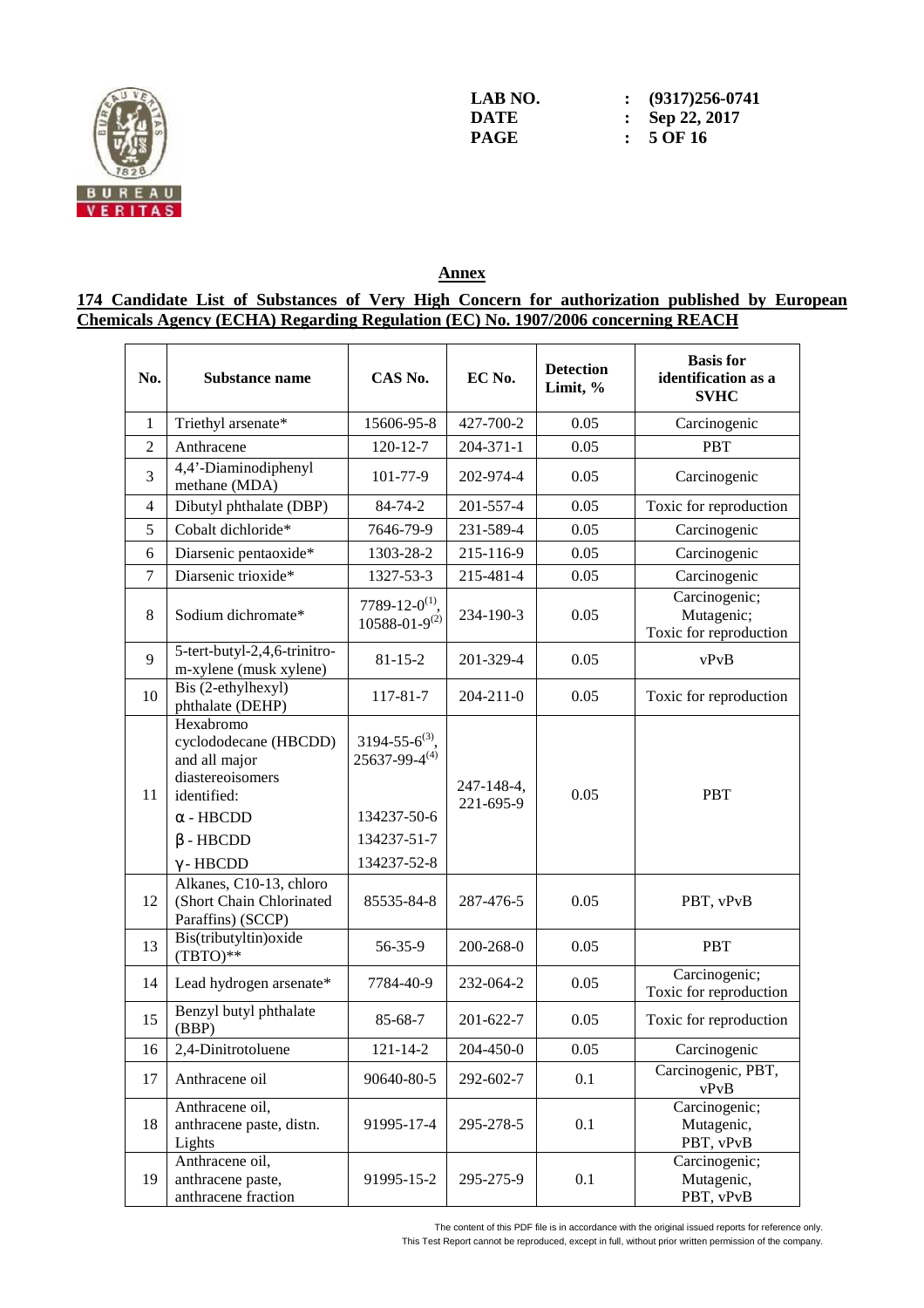

| 20 | Anthracene oil,<br>anthracene-low                                 | 90640-82-7                                                             | 292-604-8                    | 0.1  | Carcinogenic;<br>Mutagenic,<br>PBT, vPvB              |
|----|-------------------------------------------------------------------|------------------------------------------------------------------------|------------------------------|------|-------------------------------------------------------|
| 21 | Anthracene oil,<br>anthracene paste                               | 90640-81-6                                                             | 292-603-2                    | 0.1  | Carcinogenic;<br>Mutagenic,<br>PBT, vPvB              |
| 22 | Diisobutyl phthalate                                              | 84-69-5                                                                | 201-553-2                    | 0.05 | Toxic for reproduction                                |
| 23 | Aluminosilicate,<br>Refractory Ceramic<br>Fibres <sup>*a</sup>    | Index no. 650-017-00-8                                                 |                              | 0.05 | Carcinogenic                                          |
| 24 | Zirconia Aluminosilicate,<br>Refractory Ceramic<br>Fibres*b       | Index no. 650-017-00-8                                                 |                              | 0.05 | Carcinogenic                                          |
| 25 | Lead chromate*                                                    | 7758-97-6                                                              | 231-846-0                    | 0.05 | Carcinogenic;<br>Toxic for reproduction               |
| 26 | Lead chromate molybdate<br>sulfate red (C.I. Pigment<br>Red 104)* | 12656-85-8                                                             | 235-759-9                    | 0.05 | Carcinogenic;<br>Toxic for reproduction               |
| 27 | Lead sulfochromate<br>yellow (C.I. Pigment<br>Yellow 34)*         | 1344-37-2                                                              | 215-693-7                    | 0.05 | Carcinogenic;<br>Toxic for reproduction               |
| 28 | Tris(2-chloroethyl)<br>phosphate                                  | 115-96-8                                                               | 204-118-5                    | 0.05 | Toxic for reproduction                                |
| 29 | Coal tar pitch, high<br>temperature                               | 65996-93-2                                                             | 266-028-2                    | 0.1  | Carcinogenic, PBT,<br>vPvB                            |
| 30 | Acrylamide                                                        | $79-06-1$                                                              | 201-173-7                    | 0.05 | Carcinogenic;<br>Mutagenic                            |
| 31 | Trichloroethylene                                                 | $79-01-6$                                                              | 201-167-4                    | 0.05 | Carcinogenic                                          |
| 32 | Boric acid*                                                       | 10043-35-3,<br>11113-50-1                                              | $233 - 139 - 2$<br>234-343-4 | 0.05 | Toxic for reproduction                                |
| 33 | Disodium tetraborate,<br>anhydrous*                               | $1330-43-4^{(5)}$ ,<br>$12179 - 04 - 3^{(6)}$<br>$1303 - 96 - 4^{(7)}$ | 215-540-4                    | 0.05 | Toxic for reproduction                                |
| 34 | Tetraboron disodium<br>heptaoxide, hydrate*                       | 12267-73-1                                                             | 235-541-3                    | 0.05 | Toxic for reproduction                                |
| 35 | Sodium chromate*                                                  | 7775-11-3                                                              | 231-889-5                    | 0.05 | Carcinogenic;<br>Mutagenic;<br>Toxic for reproduction |
| 36 | Potassium chromate*                                               | 7789-00-6                                                              | 232-140-5                    | 0.05 | Carcinogenic;<br>Mutagenic                            |
| 37 | Ammonium dichromate*                                              | 7789-09-5                                                              | 232-143-1                    | 0.05 | Carcinogenic;<br>Mutagenic;<br>Toxic for reproduction |
| 38 | Potassium dichromate*                                             | 7778-50-9                                                              | 231-906-6                    | 0.05 | Carcinogenic;<br>Mutagenic;<br>Toxic for reproduction |
| 39 | Cobalt(II) sulphate*                                              | 10124-43-3                                                             | 233-334-2                    | 0.05 | Carcinogenic;<br>Toxic for reproduction               |
| 40 | Cobalt(II) dinitrate*                                             | 10141-05-6                                                             | 233-402-1                    | 0.05 | Carcinogenic;<br>Toxic for reproduction               |

The content of this PDF file is in accordance with the original issued reports for reference only.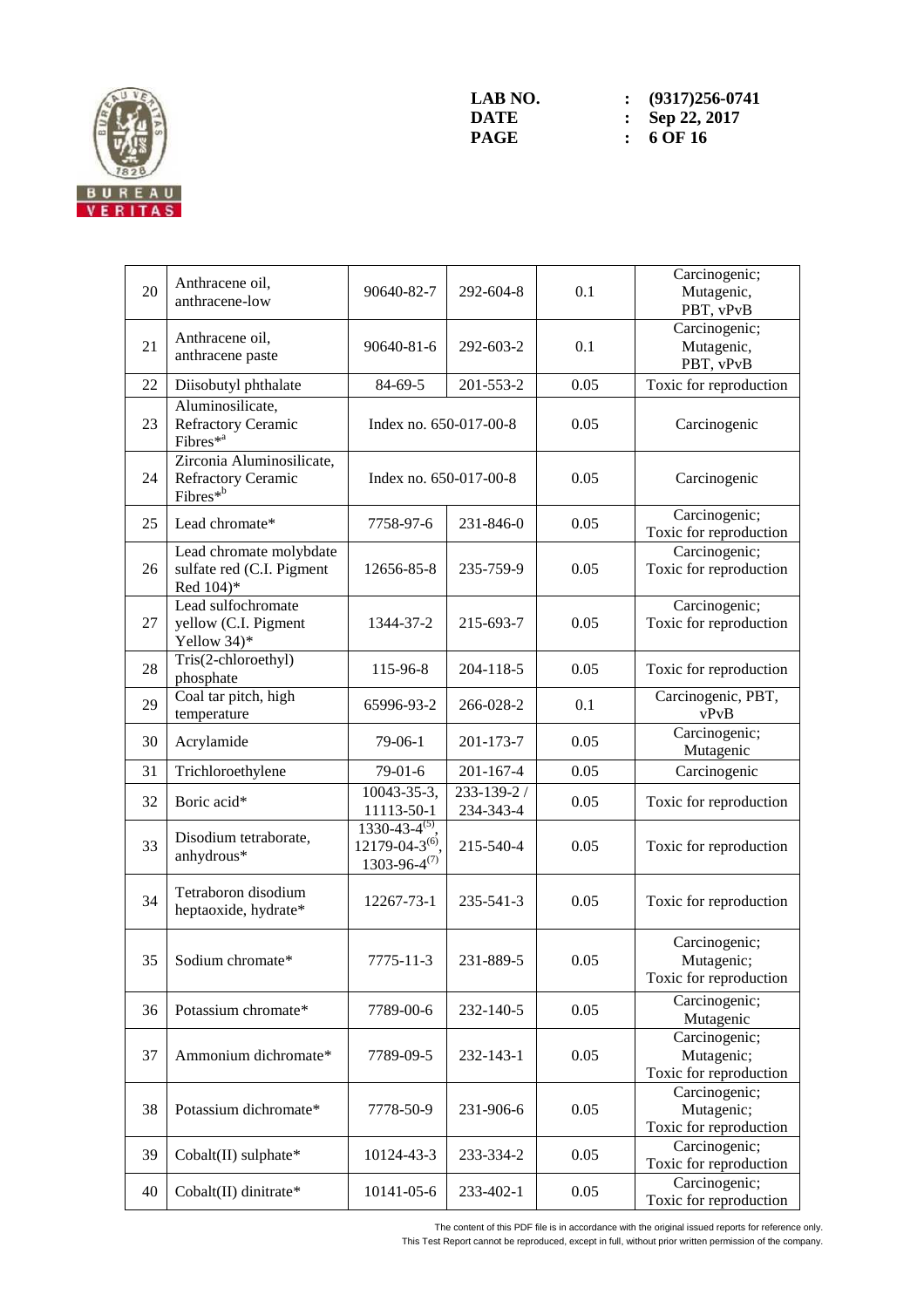

| 41 | Cobalt(II) carbonate*                                                                                                                                    | 513-79-1                    | 208-169-4              | 0.05 | Carcinogenic;<br>Toxic for reproduction |
|----|----------------------------------------------------------------------------------------------------------------------------------------------------------|-----------------------------|------------------------|------|-----------------------------------------|
| 42 | Cobalt(II) diacetate*                                                                                                                                    | $71 - 48 - 7$               | 200-755-8              | 0.05 | Carcinogenic;<br>Toxic for reproduction |
| 43 | 2-Methoxyethanol                                                                                                                                         | 109-86-4                    | 203-713-7              | 0.05 | Toxic for reproduction                  |
| 44 | 2-Ethoxyethanol                                                                                                                                          | 110-80-5                    | 203-804-1              | 0.05 | Toxic for reproduction                  |
| 45 | Chromium trioxide*                                                                                                                                       | 1333-82-0                   | 215-607-8              | 0.05 | Carcinogenic;<br>Mutagenic              |
| 46 | Acid generated from<br>chromium trioxide and<br>their oligomers:<br>Chromic acid*<br>Dichromic acid*<br>Oligomers of chromic<br>acid and dichromic acid* | 7738-94-5<br>13530-68-2     | 231-801-5<br>236-881-5 | 0.05 | Carcinogenic                            |
| 47 | 2-Ethoxyethyl acetate                                                                                                                                    | $111 - 15 - 9$              | 203-839-2              | 0.05 | Toxic for reproduction                  |
| 48 | Strontium Chromate*                                                                                                                                      | 7789-06-2                   | 232-142-6              | 0.05 | Carcinogenic                            |
| 49 | 1,2-benzenedicarboxylic<br>acid, di-C7-11 branched<br>alkyl ester and linear alkyl<br>ester                                                              | 68515-42-4                  | 271-084-6              | 0.05 | Toxic for reproduction                  |
| 50 | Hydrazine                                                                                                                                                | $302 - 01 - 2$<br>7803-57-8 | 206-114-9              | 0.05 | Carcinogenic                            |
| 51 | 1-Methyl-2-pyrrolidone                                                                                                                                   | 872-50-4                    | 212-828-1              | 0.05 | Toxic for reproduction                  |
| 52 | 1,2,3-trichloropropane                                                                                                                                   | 96-18-4                     | 202-486-1              | 0.05 | Toxic for reproduction                  |
| 53 | 1,2-benzenedicarboxylic<br>acid, di-C6-8-branched<br>alkyl ester, C7-rich<br>(DIHP)                                                                      | 71888-89-6                  | 276-158-1              | 0.05 | Toxic for reproduction                  |
| 54 | Dichromium<br>tris(chromate)*                                                                                                                            | 24613-89-6                  | 246-356-2              | 0.05 | Carcinogenic                            |
| 55 | Potassium<br>hydroxyoctaoxodizincated<br>i-chromate*                                                                                                     | 11103-86-9                  | 234-329-8              | 0.05 | Carcinogenic                            |
| 56 | Pentazinc chromate<br>octahydroxide*                                                                                                                     | 49663-84-5                  | 256-418-0              | 0.05 | Carcinogenic                            |
| 57 | Formaldehyde, oligomeric<br>reaction products with<br>aniline (technical MDA)                                                                            | 25214-70-4                  | 500-036-1              | 0.05 | Carcinogenic                            |
| 58 | Bis(2-methoxyethyl)<br>phthalate                                                                                                                         | 117-82-8                    | 204-212-6              | 0.05 | Toxic for reproduction                  |
| 59 | 2-Methoxyaniline;<br>o-Anisidine                                                                                                                         | $90 - 04 - 0$               | 201-963-1              | 0.05 | Carcinogenic                            |
| 60 | $4-(1,1,3,3-$<br>tetramethylbutyl)phenol,<br>(4-tert-Octylphenol)                                                                                        | 140-66-9                    | 205-426-2              | 0.05 | Equivalent level of<br>concern          |

The content of this PDF file is in accordance with the original issued reports for reference only.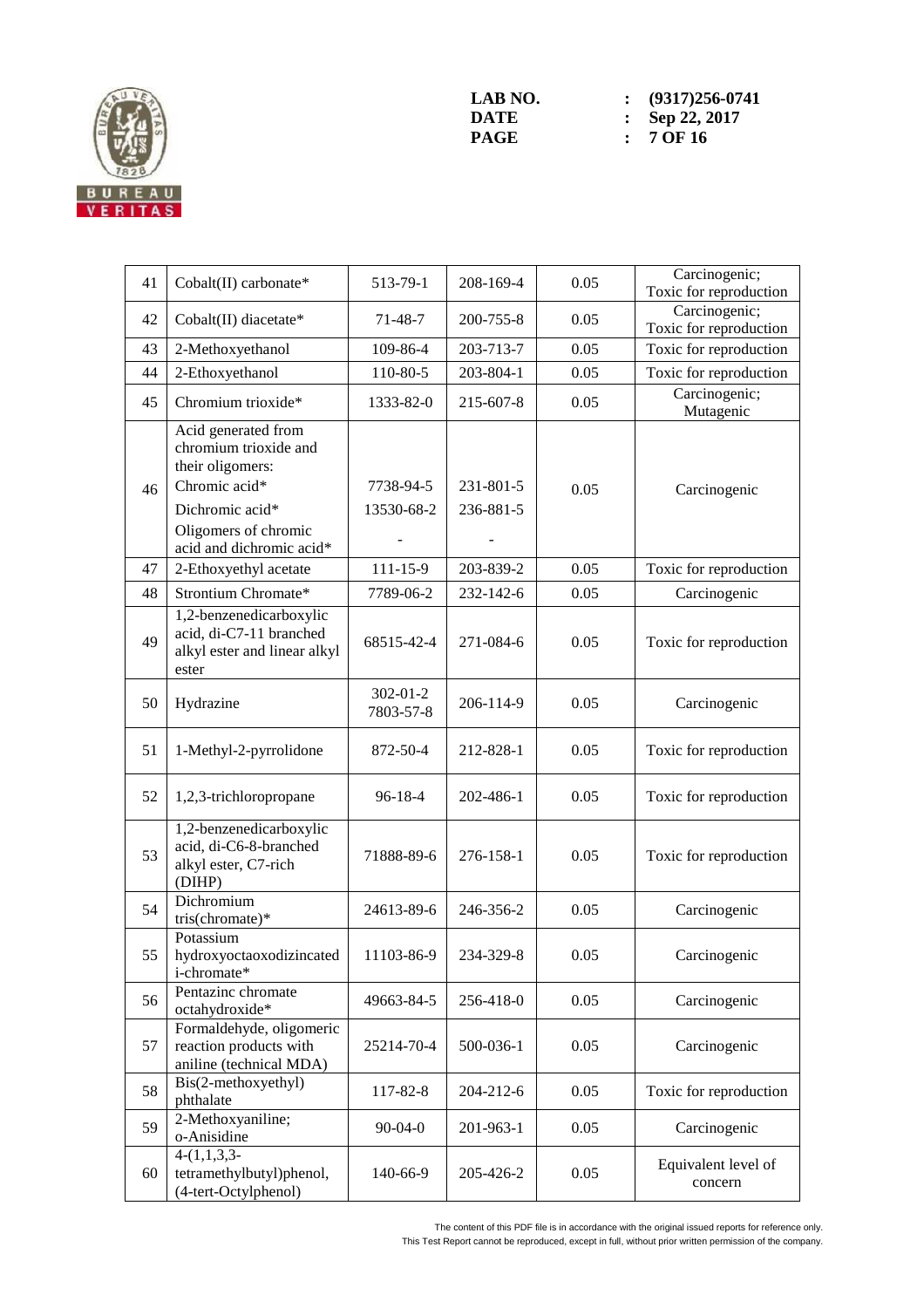

**LAB NO.** : (9317)256-0741<br> **DATE** : Sep 22, 2017 **DATE : Sep 22, 2017**<br>**PAGE : 8 OF 16 PAGE : 8 OF 16** 

| 61 | 1,2-Dichloroethane                                                                                                                                | 107-06-2       | 203-458-1 | 0.05 | Carcinogenic                            |
|----|---------------------------------------------------------------------------------------------------------------------------------------------------|----------------|-----------|------|-----------------------------------------|
| 62 | Bis(2-methoxyethyl) ether                                                                                                                         | 111-96-6       | 203-924-4 | 0.05 | Toxic for reproduction                  |
| 63 | Arsenic acid*                                                                                                                                     | 7778-39-4      | 231-901-9 | 0.1  | Carcinogenic                            |
| 64 | Calcium arsenate*                                                                                                                                 | 7778-44-1      | 231-904-5 | 0.05 | Carcinogenic                            |
| 65 | Trilead diarsenate*                                                                                                                               | 3687-31-8      | 222-979-5 | 0.05 | Carcinogenic;<br>Toxic for reproduction |
| 66 | N,N-dimethylacetamide<br>(DMAC)                                                                                                                   | $127 - 19 - 5$ | 204-826-4 | 0.05 | Toxic for reproduction                  |
| 67 | $2,2'$ -dichloro-4,4'-<br>methylenedianiline<br>(MOCA)                                                                                            | $101 - 14 - 4$ | 202-918-9 | 0.05 | Carcinogenic                            |
| 68 | Phenolphthalein                                                                                                                                   | $77-09-8$      | 201-004-7 | 0.05 | Carcinogenic                            |
| 69 | Lead azide, Lead diazide*                                                                                                                         | 13424-46-9     | 236-542-1 | 0.05 | Toxic for reproduction                  |
| 70 | Lead styphnate*                                                                                                                                   | 15245-44-0     | 239-290-0 | 0.05 | Toxic for reproduction                  |
| 71 | Lead dipicrate*                                                                                                                                   | 6477-64-1      | 229-335-2 | 0.05 | Toxic for reproduction                  |
| 72 | $1,2-bis(2-$<br>methoxyethoxy)ethane<br>(TEGDME; triglyme)                                                                                        | 112-49-2       | 203-977-3 | 0.05 | Toxic for reproduction                  |
| 73 | 1,2-dimethoxyethane;<br>ethylene glycol dimethyl<br>ether (EGDME)                                                                                 | $110-71-4$     | 203-794-9 | 0.05 | Toxic for reproduction                  |
| 74 | Diboron trioxide*                                                                                                                                 | 1303-86-2      | 215-125-8 | 0.05 | Toxic for reproduction                  |
| 75 | Formamide                                                                                                                                         | $75 - 12 - 7$  | 200-842-0 | 0.05 | Toxic for reproduction                  |
| 76 | Lead(II)<br>bis(methanesulfonate)*                                                                                                                | 17570-76-2     | 401-750-5 | 0.05 | Toxic for reproduction                  |
| 77 | TGIC (1,3,5-<br>tris(oxiranylmethyl)-<br>1,3,5-triazine-<br>2,4,6(1H,3H,5H)-trione) <sup>§</sup>                                                  | 2451-62-9      | 219-514-3 | 0.05 | Mutagenic                               |
| 78 | $\beta$ -TGIC (1,3,5-tris[(2S)<br>and $2R$ )-2,3-<br>epoxypropyl]-1,3,5-<br>triazine-2,4,6-<br>$(1H,3H,5H)$ -trione) $§$                          | 59653-74-6     | 423-400-0 | 0.05 | Mutagenic                               |
| 79 | $4.4'$ -<br>bis(dimethylamino)benzo<br>phenone<br>(Michler's ketone)                                                                              | 90-94-8        | 202-027-5 | 0.05 | Carcinogenic                            |
| 80 | N,N,N',N'-tetramethyl-<br>4,4'-methylenedianiline<br>(Michler's base)                                                                             | $101 - 61 - 1$ | 202-959-2 | 0.05 | Carcinogenic                            |
| 81 | $[4-[4,4]$ -<br>bis(dimethylamino)<br>benzhydrylidene]cyclohex<br>a-2,5-dien-1-<br>ylidene]dimethylammoniu<br>m chloride<br>(C.I. Basic Violet 3) | 548-62-9       | 208-953-6 | 0.05 | Carcinogenic                            |

The content of this PDF file is in accordance with the original issued reports for reference only.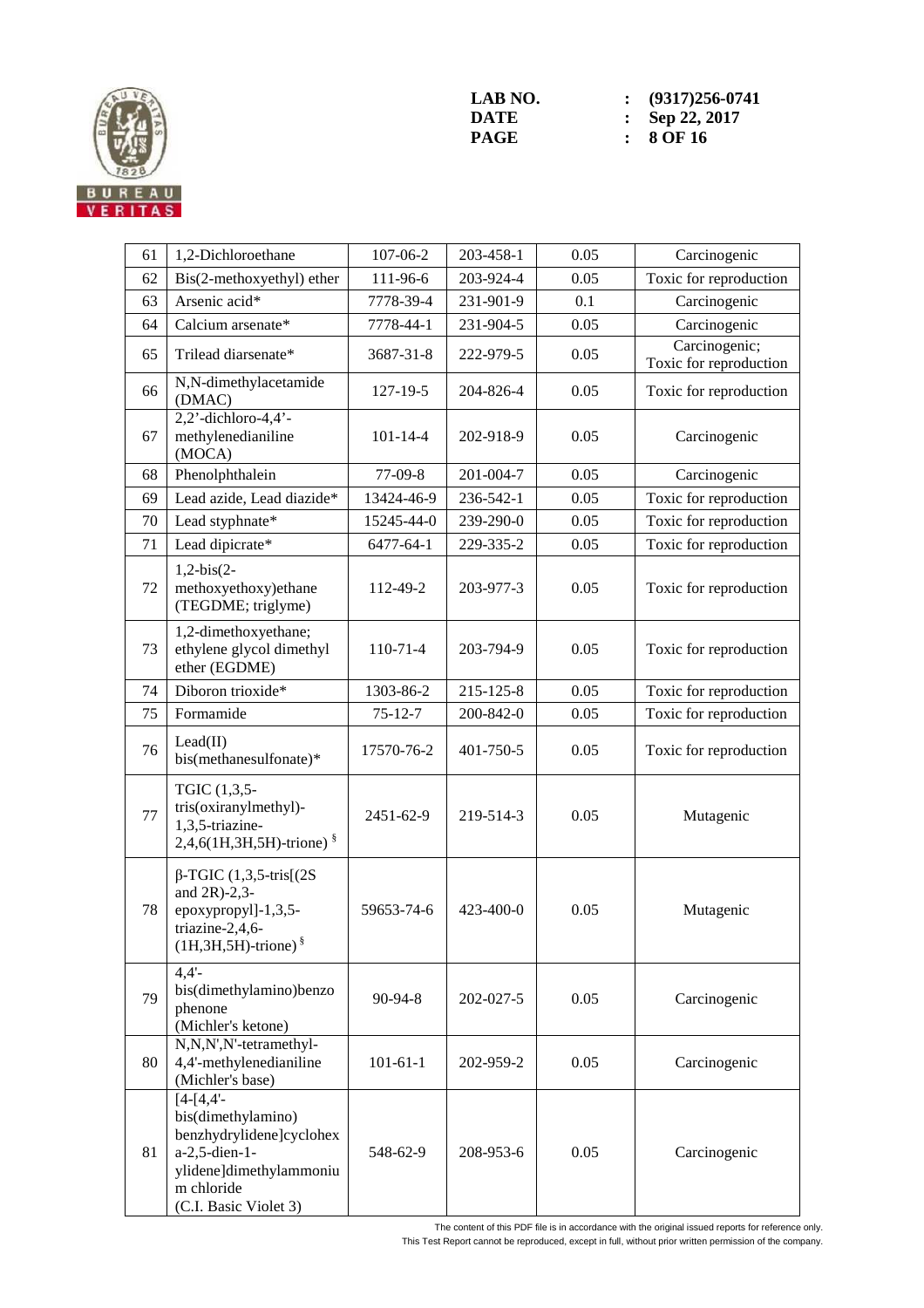

| 82 | [4-[[4-anilino-1-<br>naphthyl][4-<br>(dimethylamino)<br>phenyl]methylene]cycloh<br>exa-2,5-dien-1-ylidene]<br>dimethylammonium<br>chloride<br>(C.I. Basic Blue 26)              | 2580-56-5                                               | 219-943-6                                           | 0.05 | Carcinogenic                                                                                |
|----|---------------------------------------------------------------------------------------------------------------------------------------------------------------------------------|---------------------------------------------------------|-----------------------------------------------------|------|---------------------------------------------------------------------------------------------|
| 83 | $\alpha$ , $\alpha$ -Bis[4-<br>(dimethylamino)phenyl]-4<br>(phenylamino)naphthalen<br>e-1-methanol<br>(C.I. Solvent Blue 4)                                                     | 6786-83-0                                               | 229-851-8                                           | 0.05 | Carcinogenic                                                                                |
| 84 | 4,4'-bis(dimethylamino)-<br>4"-(methylamino)trityl<br>alcohol                                                                                                                   | $561-41-1$                                              | 209-218-2                                           | 0.05 | Carcinogenic                                                                                |
| 85 | Bis(pentabromophenyl)<br>ether (DecaBDE)                                                                                                                                        | 1163-19-5                                               | 214-604-9                                           | 0.05 | Persistent,<br>bioaccumulative and<br>toxic; very persistent<br>and very<br>bioaccumulative |
| 86 | N,N-dimethylformamide;<br>dimethyl formamide                                                                                                                                    | $68-12-2$                                               | 200-679-5                                           | 0.05 | Toxic for reproduction                                                                      |
| 87 | Methoxy acetic acid                                                                                                                                                             | $625 - 45 - 6$                                          | 210-894-6                                           | 0.05 | Toxic for<br>reproduction;<br>equivalent level of<br>concern                                |
| 88 | Dibutyltin dichloride<br>$(DBT)*$                                                                                                                                               | 683-18-1                                                | 211-670-0                                           | 0.05 | Toxic for reproduction                                                                      |
| 89 | 1,2-Diethoxyethane                                                                                                                                                              | $629 - 14 - 1$                                          | 211-076-1                                           | 0.05 | Toxic for reproduction                                                                      |
| 90 | Hexahydro-2-benzofuran-<br>1,3-dione (HHPA), cis-<br>cyclohexane-1,2-<br>dicarboxylic anhydride,<br>trans-cyclohexane-1,2-<br>dicarboxylic anhydride                            | $85-42-7,$<br>13149-00-3,<br>14166-21-3                 | 201-604-9,<br>236-086-3,<br>238-009-9               | 0.05 | Equivalent level of<br>concern                                                              |
| 91 | Hexahydromethylphathalic<br>anhydride,<br>Hexahydro-4-<br>methylphathalic anhydride,<br>Hexahydro-1-<br>methylphathalic anhydride,<br>Hexahydro-3-<br>methylphathalic anhydride | 25550-51-0,<br>19438-60-9,<br>48122-14-1,<br>57110-29-9 | 247-094-1,<br>243-072-0,<br>256-356-4,<br>260-566-1 | 0.05 | Equivalent level of<br>concern                                                              |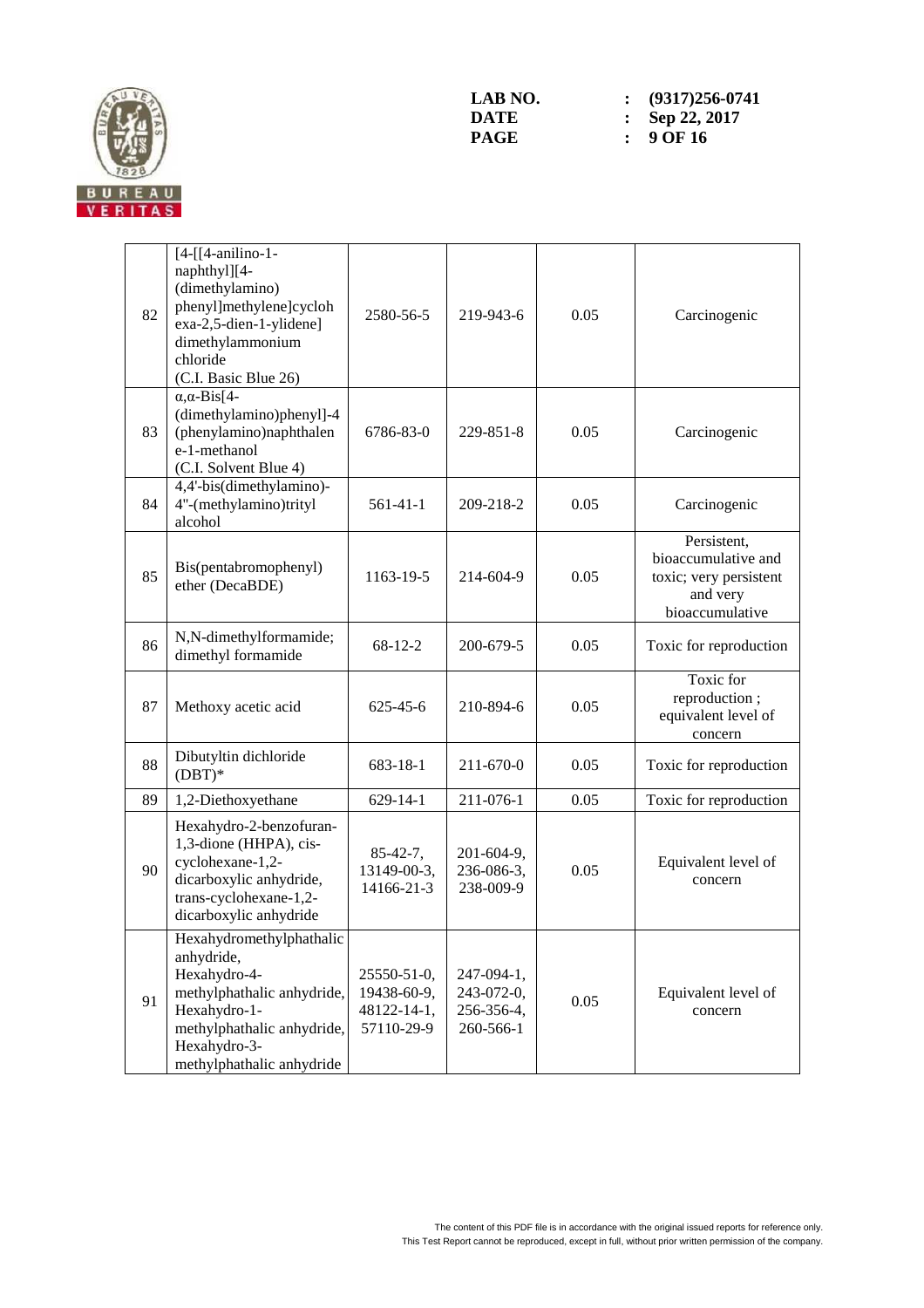

| 92  | 4-Nonylphenol, branched<br>and linear - substances with<br>a linear and/or branched<br>alkyl chain with a carbon<br>number of 9 covalently<br>bound in position 4 to<br>phenol, covering also<br>UVCB- and well-defined<br>substances which include<br>any of the individual<br>isomers or a combination<br>thereof |                |           | 0.05 | Equivalent level of<br>concern              |
|-----|---------------------------------------------------------------------------------------------------------------------------------------------------------------------------------------------------------------------------------------------------------------------------------------------------------------------|----------------|-----------|------|---------------------------------------------|
| 93  | Heptacosafluorotetradecan<br>oic acid                                                                                                                                                                                                                                                                               | 376-06-7       | 206-803-4 | 0.05 | Very persistent and<br>very bioaccumulative |
| 94  | 1,2-Benzenedicarboxylic<br>acid, dipentylester,<br>branched and linear <sup>+</sup>                                                                                                                                                                                                                                 | 84777-06-0     | 284-032-2 | 0.05 | Toxic for reproduction                      |
| 95  | Henicosafluoroundecanoic<br>acid                                                                                                                                                                                                                                                                                    | 2058-94-8      | 218-165-4 | 0.05 | Very persistent and<br>very bioaccumulative |
| 96  | N-pentyl-isopentylphtalate<br>$(iPnPP)$ <sup>+</sup>                                                                                                                                                                                                                                                                | 776297-69-9    |           | 0.05 | Toxic for reproduction                      |
| 97  | Pentacosafluorotridecanoic<br>acid                                                                                                                                                                                                                                                                                  | 72629-94-8     | 276-745-2 | 0.05 | Very persistent and<br>very bioaccumulative |
| 98  | $4-(1,1,3,3)$<br>tetramethylbutyl)phenol,<br>ethoxylated - covering<br>well-defined substances<br>and UVCB substances,<br>polymers and homologues                                                                                                                                                                   |                |           | 0.05 | Equivalent level of<br>concern              |
| 99  | Tricosafluorododecanoic<br>acid                                                                                                                                                                                                                                                                                     | $307 - 55 - 1$ | 206-203-2 | 0.05 | Very persistent and<br>very bioaccumulative |
| 100 | Lead<br>bis(tetrafluoroborate)*                                                                                                                                                                                                                                                                                     | 13814-96-5     | 237-486-0 | 0.05 | Toxic for reproduction                      |
| 101 | Lead tetroxide (orange<br>$lead)*$                                                                                                                                                                                                                                                                                  | 1314-41-6      | 215-235-6 | 0.05 | Toxic for reproduction                      |
| 102 | Diethyl sulphate                                                                                                                                                                                                                                                                                                    | $64 - 67 - 5$  | 200-589-6 | 0.05 | Carcinogenic;<br>Mutagenic                  |
| 103 | Dinoseb                                                                                                                                                                                                                                                                                                             | 88-85-7        | 201-861-7 | 0.05 | Toxic for reproduction                      |
| 104 | Lead Titanium Zirconium<br>Oxide*                                                                                                                                                                                                                                                                                   | 12626-81-2     | 235-727-4 | 0.05 | Toxic for reproduction                      |
| 105 | Acetic acid, lead salt,<br>basic*                                                                                                                                                                                                                                                                                   | 51404-69-4     | 257-175-3 | 0.05 | Toxic for reproduction                      |
| 106 | Furan                                                                                                                                                                                                                                                                                                               | 110-00-9       | 203-727-3 | 0.05 | Carcinogenic                                |
| 107 | N-methylacetamide                                                                                                                                                                                                                                                                                                   | 79-16-3        | 201-182-6 | 0.05 | Toxic for reproduction                      |
| 108 | o-Toluidine;<br>2-Aminotoluene                                                                                                                                                                                                                                                                                      | 95-53-4        | 202-429-0 | 0.05 | Carcinogenic                                |
| 109 | $3$ -ethyl-2-methyl-2- $(3-$<br>methylbutyl)-1,3-<br>oxazolidine                                                                                                                                                                                                                                                    | 143860-04-2    | 421-150-7 | 0.05 | Toxic for reproduction                      |
| 110 | 4,4'-oxydianiline and its<br>salts                                                                                                                                                                                                                                                                                  | $101 - 80 - 4$ | 202-977-0 | 0.05 | Carcinogenic;<br>Mutagenic                  |

The content of this PDF file is in accordance with the original issued reports for reference only.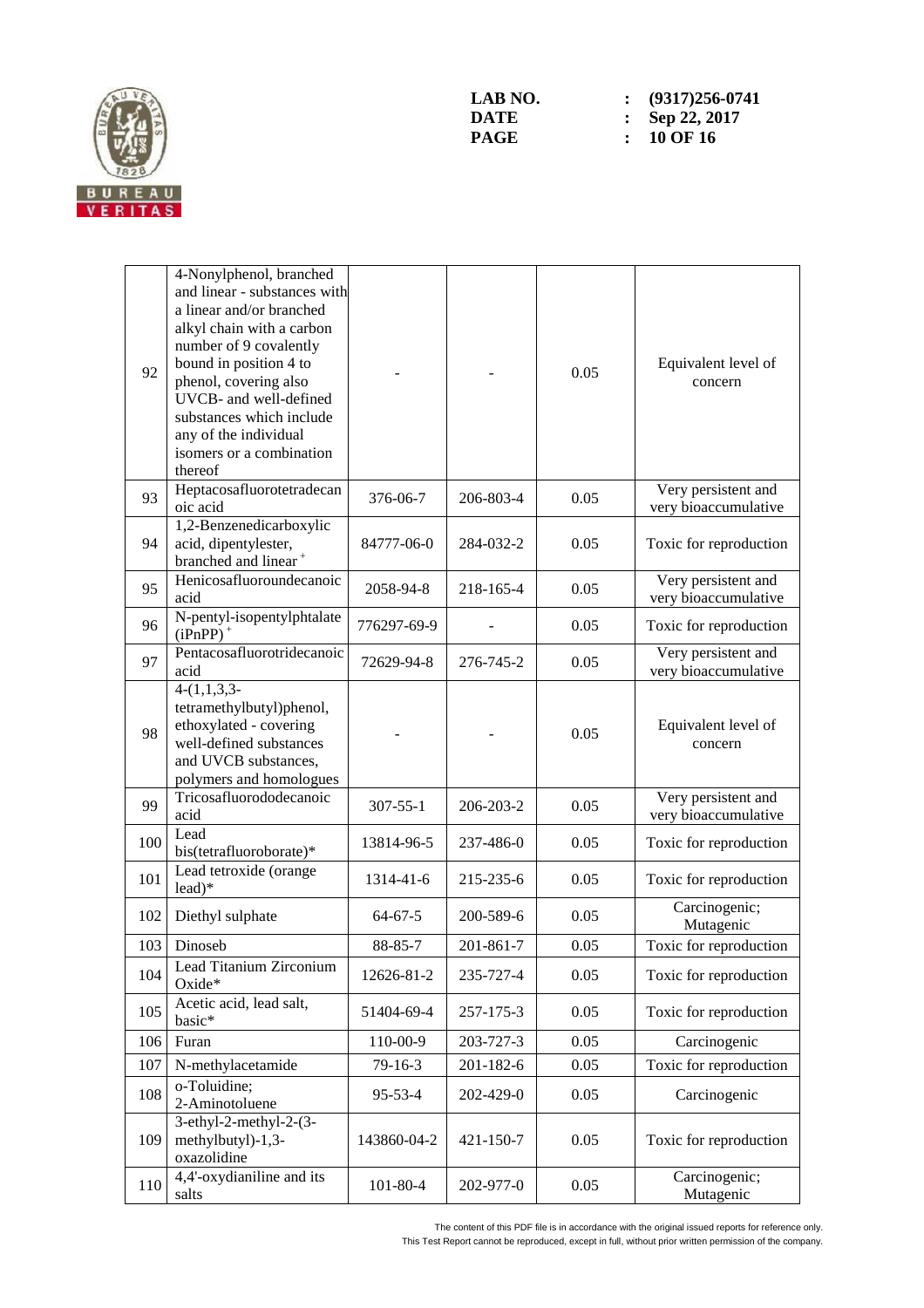

**LAB NO.** : (9317)256-0741<br> **DATE** : Sep 22, 2017 **DATE : Sep 22, 2017**<br>**PAGE :** 11 OF 16 **PAGE : 11 OF 16** 

| 111 | [Phthalato(2-)]dioxotrilead<br>(Dibasic lead phthalate)*        | 69011-06-9     | 273-688-5 | 0.05 | Toxic for reproduction         |
|-----|-----------------------------------------------------------------|----------------|-----------|------|--------------------------------|
| 112 | Lead titanium trioxide*                                         | 12060-00-3     | 235-038-9 | 0.05 | Toxic for reproduction         |
| 113 | Lead oxide sulphate*                                            | 12036-76-9     | 234-853-7 | 0.05 | Toxic for reproduction         |
| 114 | Lead dinitrate*                                                 | 10099-74-8     | 233-245-9 | 0.05 | Toxic for reproduction         |
| 115 | 4-Aminoazobenzene;<br>4-Phenylazoaniline                        | $60-09-3$      | 200-453-6 | 0.05 | Carcinogenic                   |
| 116 | Lead cyanamidate*                                               | 20837-86-9     | 244-073-9 | 0.05 | Toxic for reproduction         |
| 117 | Tetralead trioxide<br>sulphate*                                 | 12202-17-4     | 235-380-9 | 0.05 | Toxic for reproduction         |
| 118 | 4-methyl-m-<br>phenylenediamine (2,4-<br>toluene-diamine)       | 95-80-7        | 202-453-1 | 0.05 | Carcinogenic                   |
| 119 | Pyrochlore, antimony lead<br>yellow*                            | 8012-00-8      | 232-382-1 | 0.05 | Toxic for reproduction         |
| 120 | Trilead<br>bis(carbonate)dihydroxide<br>(basic lead carbonate)* | 1319-46-6      | 215-290-6 | 0.05 | Toxic for reproduction         |
| 121 | Dimethyl sulphate                                               | $77 - 78 - 1$  | 201-058-1 | 0.05 | Carcinogenic                   |
| 122 | Dioxobis(stearato)trilead*                                      | 12578-12-0     | 235-702-8 | 0.05 | Toxic for reproduction         |
| 123 | Silicic acid, barium salt,<br>lead-doped*                       | 68784-75-8     | 272-271-5 | 0.05 | Toxic for reproduction         |
| 124 | Biphenyl-4-ylamine                                              | $92 - 67 - 1$  | 202-177-1 | 0.05 | Carcinogenic                   |
| 125 | Lead oxide (lead<br>monoxide)*                                  | 1317-36-8      | 215-267-0 | 0.05 | Toxic for reproduction         |
| 126 | Pentalead tetraoxide<br>sulphate*                               | 12065-90-6     | 235-067-7 | 0.05 | Toxic for reproduction         |
| 127 | Propylene oxide;<br>1,2-epoxypropane;<br>methyloxirane          | 75-56-9        | 200-879-2 | 0.05 | Carcinogenic;<br>Mutagenic     |
| 128 | Silicic acid, lead salt*                                        | 11120-22-2     | 234-363-3 | 0.05 | Toxic for reproduction         |
| 129 | <b>Trilead</b> dioxide<br>phosphonate*                          | 12141-20-7     | 235-252-2 | 0.05 | Toxic for reproduction         |
| 130 | o-aminoazotoluene                                               | 97-56-3        | 202-591-2 | 0.05 | Carcinogenic                   |
| 131 | 1-bromopropane                                                  | 106-94-5       | 203-445-0 | 0.05 | Toxic for reproduction         |
| 132 | 6-methoxy-m-toluidine (p-<br>cresidine)                         | $120 - 71 - 8$ | 204-419-1 | 0.05 | Carcinogenic                   |
| 133 | 4,4'-methylenedi-o-<br>toluidine                                | 838-88-0       | 212-658-8 | 0.05 | Carcinogenic                   |
| 134 | Tetraethyllead*                                                 | 78-00-2        | 201-075-4 | 0.05 | Toxic for reproduction         |
| 135 | Sulfurous acid, lead salt,<br>dibasic*                          | 62229-08-7     | 263-467-1 | 0.05 | Toxic for reproduction         |
| 136 | Fatty acids, C16-18, lead<br>salts*                             | 91031-62-8     | 292-966-7 | 0.05 | Toxic for reproduction         |
| 137 | Diisopentylphthalate <sup>+</sup>                               | $605 - 50 - 5$ | 210-088-4 | 0.05 | Toxic for reproduction         |
| 138 | Diazene-1,2-dicarboxamide<br>(C,C'-azodi(formamide))            | 123-77-3       | 204-650-8 | 0.05 | Equivalent level of<br>concern |

The content of this PDF file is in accordance with the original issued reports for reference only. This Test Report cannot be reproduced, except in full, without prior written permission of the company.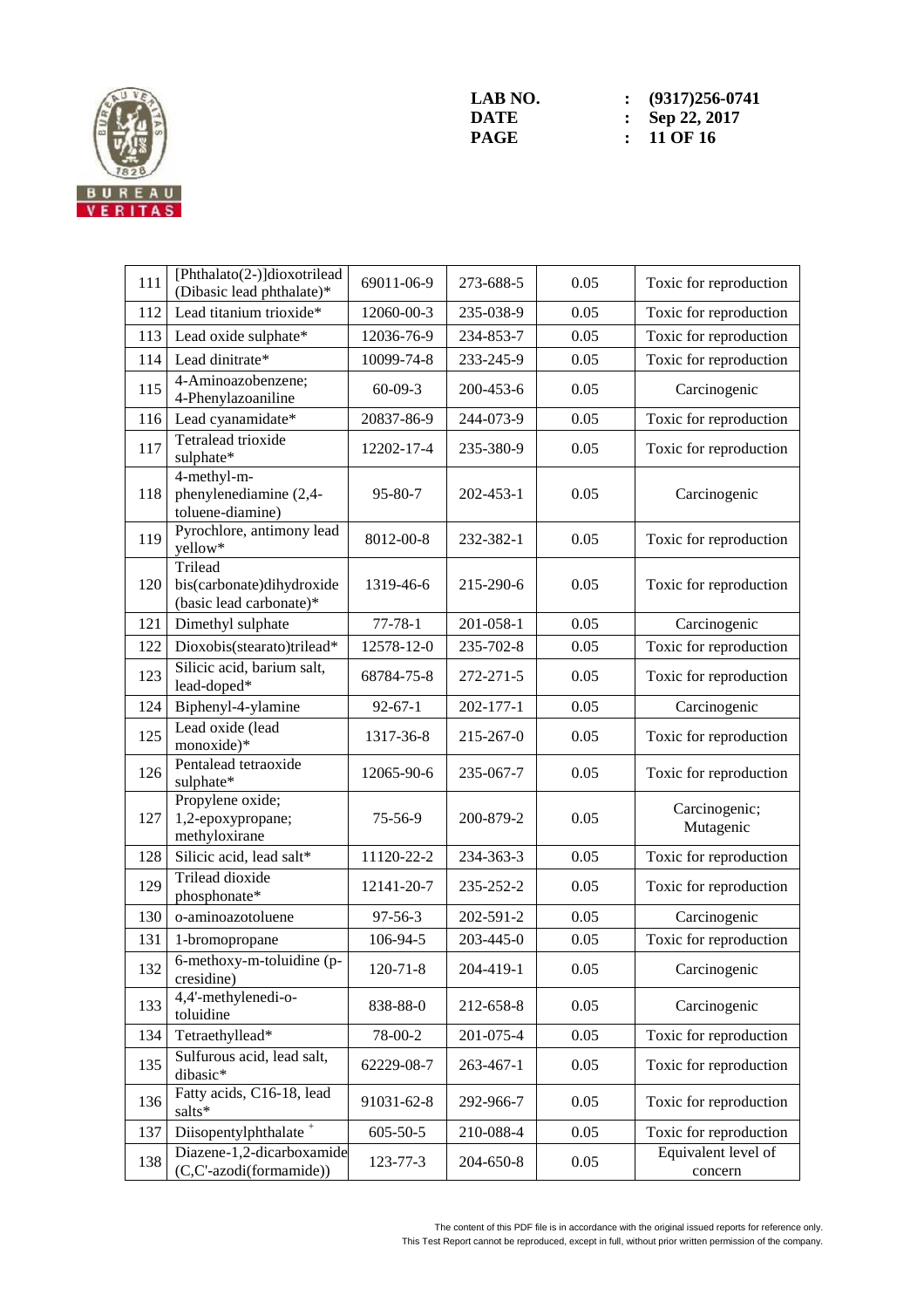

| 139 | Cadmium*                                                                                                                                                                                                                                                                                                                                                                    | 7440-43-9      | $231 - 152 - 8$ | 0.05 | Carcinogenic;<br>Equivalent level of<br>concern |
|-----|-----------------------------------------------------------------------------------------------------------------------------------------------------------------------------------------------------------------------------------------------------------------------------------------------------------------------------------------------------------------------------|----------------|-----------------|------|-------------------------------------------------|
| 140 | Cadmium oxide*                                                                                                                                                                                                                                                                                                                                                              | 1306-19-0      | 215-146-2       | 0.05 | Carcinogenic;<br>Equivalent level of<br>concern |
| 141 | Dipentyl phthalate (DPP) <sup>+</sup>                                                                                                                                                                                                                                                                                                                                       | $131 - 18 - 0$ | 205-017-9       | 0.05 | Toxic for reproduction                          |
| 142 | 4-Nonylphenol, branched<br>and linear, ethoxylated<br>[substances with a linear<br>and/or branched alkyl<br>chain with a carbon<br>number of 9 covalently<br>bound in position 4 to<br>phenol, ethoxylated<br>covering UVCB- and well-<br>defined substances,<br>polymers and homologues,<br>which include any of the<br>individual isomers and/or<br>combinations thereof] |                |                 | 0.05 | Equivalent level of<br>concern                  |
| 143 | Ammonium<br>pentadecafluorooctanoate<br>$(APFO)^{\neq}$                                                                                                                                                                                                                                                                                                                     | 3825-26-1      | 223-320-4       | 0.05 | Toxic for reproduction;<br><b>PBT</b>           |
| 144 | Pentadecafluorooctanoic<br>acid (PFOA) $\neq$                                                                                                                                                                                                                                                                                                                               | $335 - 67 - 1$ | 206-397-9       | 0.05 | Toxic for reproduction;<br><b>PBT</b>           |
| 145 | Cadmium sulphide                                                                                                                                                                                                                                                                                                                                                            | 1306-23-6      | 215-147-8       | 0.05 | Carcinogenic;<br>Equivalent level of<br>concern |
| 146 | Dihexyl phthalate                                                                                                                                                                                                                                                                                                                                                           | $84 - 75 - 3$  | 201-559-5       | 0.05 | Toxic for reproduction                          |
| 147 | Disodium $3,3'$ -[[1,1'-<br>biphenyl]-4,4'-<br>diylbis(azo)]bis(4-<br>aminonaphthalene-1-<br>sulphonate) (C.I. Direct<br>Red 28)                                                                                                                                                                                                                                            | 573-58-0       | 209-358-4       | 0.05 | Carcinogenic                                    |
| 148 | Disodium 4-amino-3-[[4'-<br>$[(2,4 -$<br>diaminophenyl)azo][1,1'-<br>biphenyl]-4-yl]azo] -5-<br>hydroxy-6-<br>(phenylazo)naphthalene-<br>2,7-disulphonate (C.I.<br>Direct Black 38)                                                                                                                                                                                         | 1937-37-7      | 217-710-3       | 0.05 | Carcinogenic                                    |
| 149 | Imidazolidine-2-thione (2-<br>imidazoline-2-thiol)                                                                                                                                                                                                                                                                                                                          | 96-45-7        | 202-506-9       | 0.05 | Toxic for reproduction                          |
| 150 | Lead di(acetate)                                                                                                                                                                                                                                                                                                                                                            | 301-04-2       | 206-104-4       | 0.05 | Toxic for reproduction                          |
| 151 | Trixylyl phosphate                                                                                                                                                                                                                                                                                                                                                          | 25155-23-1     | 246-677-8       | 0.05 | Toxic for reproduction                          |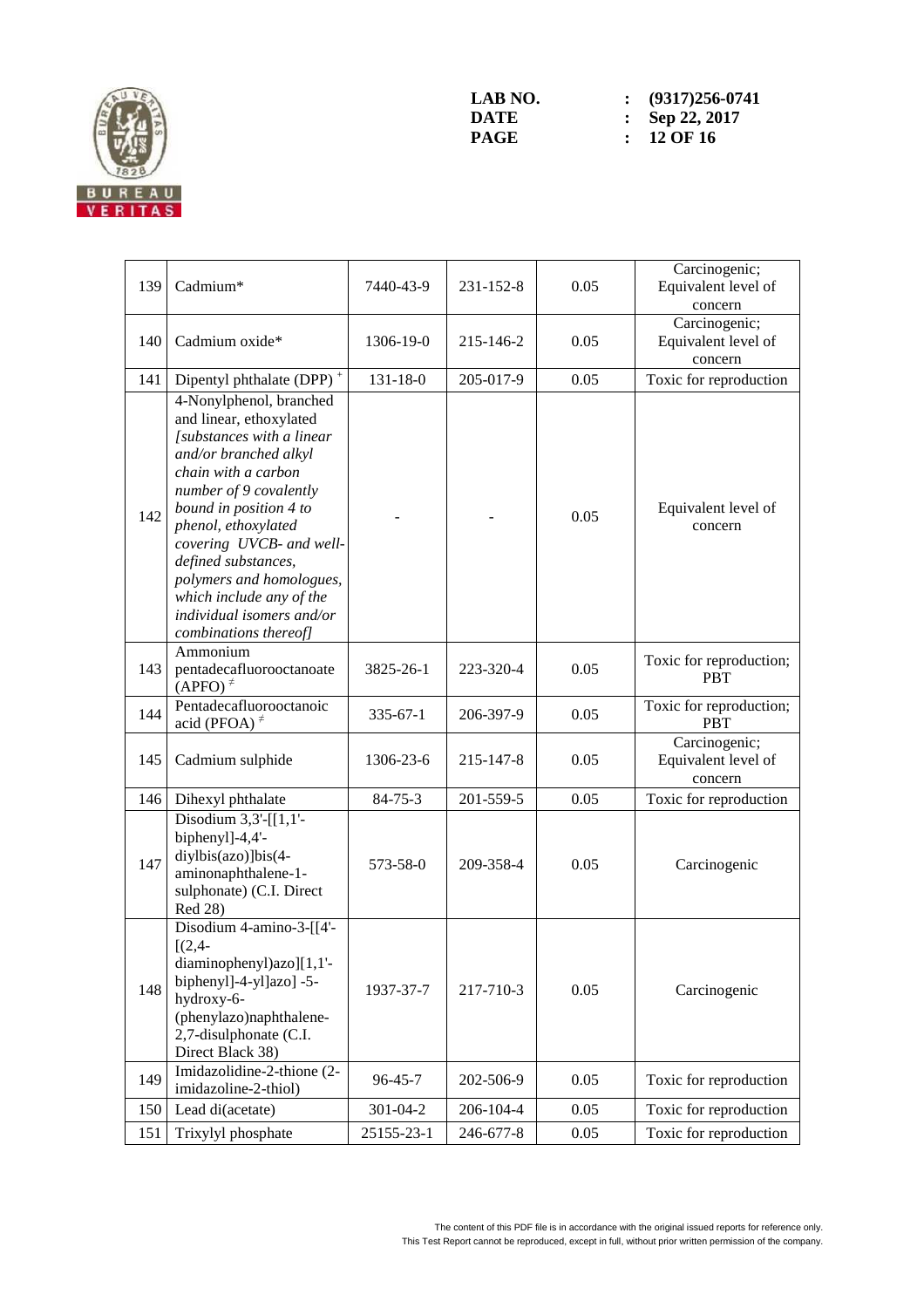

**LAB NO.** : (9317)256-0741<br> **DATE** : Sep 22, 2017 **DATE : Sep 22, 2017**<br>**PAGE : 13 OF 16 PAGE : 13 OF 16** 

| 152 | Cadmium chloride*                                                                                                                                                                                                                                                                                         | 10108-64-2                | 233-296-7               | 0.05 | Carcinogenic;<br>Mutagenic; Toxic for<br>Reproduction;<br>Equivalent level of<br>concern having probable<br>serious effects to human<br>health |
|-----|-----------------------------------------------------------------------------------------------------------------------------------------------------------------------------------------------------------------------------------------------------------------------------------------------------------|---------------------------|-------------------------|------|------------------------------------------------------------------------------------------------------------------------------------------------|
| 153 | 1,2-Benzenedicarboxylic<br>acid, dihexyl ester,<br>branched and linear++                                                                                                                                                                                                                                  | 68515-50-4                | 271-093-5               | 0.05 | Toxic for reproduction                                                                                                                         |
| 154 | Sodium peroxometaborate*                                                                                                                                                                                                                                                                                  | 7632-04-4                 | 231-556-4               | 0.05 | Toxic for reproduction                                                                                                                         |
| 155 | Sodium perborate; perboric<br>acid, sodium salt*                                                                                                                                                                                                                                                          |                           | 239-172-9;<br>234-390-0 | 0.05 | Toxic for reproduction                                                                                                                         |
| 156 | Cadmium fluoride *                                                                                                                                                                                                                                                                                        | 7790-79-6                 | 232-222-0               | 0.05 | Carcinogenic;<br>Mutagenic; Toxic for<br>Reproduction;<br>Equivalent level of<br>concern having<br>probable serious effects<br>to human health |
| 157 | Cadmium sulphate *                                                                                                                                                                                                                                                                                        | 10124-36-4;<br>31119-53-6 | 233-331-6               | 0.05 | Carcinogenic;<br>Mutagenic; Toxic for<br>Reproduction;<br>Equivalent level of<br>concern having<br>probable serious effects<br>to human health |
| 158 | 2-benzotriazol-2-yl-4,6-<br>di-tert-butylphenol (UV-<br><b>320</b> )                                                                                                                                                                                                                                      | 3846-71-7                 | 223-346-6               | 0.05 | PBT;<br>vPvB                                                                                                                                   |
| 159 | 2-(2H-benzotriazol-2-yl)-<br>4,6-ditertpentylphenol<br>$(UV-328)$                                                                                                                                                                                                                                         | 25973-55-1                | 247-384-8               | 0.05 | PBT;<br>vPvB                                                                                                                                   |
| 160 | 2-ethylhexyl 10-ethyl-4,4-<br>dioctyl-7-oxo-8-oxa-3,5-<br>dithia-4-<br>stannatetradecanoate<br>$(DOTE)*$                                                                                                                                                                                                  | 15571-58-1                | 239-622-4               | 0.05 | Toxic for<br>Reproduction                                                                                                                      |
| 161 | Reaction mass of $2$<br>ethylhexyl 10-ethyl-4,4-<br>dioctyl-7-oxo-8-oxa-3,5-<br>dithia-4-<br>stannatetradecanoate and<br>2-ethylhexyl 10-ethyl-4-<br>$[[2-(2-ethylhexyl)oxy]-2-$<br>oxoethyl]thio]-4-octyl-7-<br>oxo-8-oxa-3,5-dithia-4-<br>stannatetradecanoate<br>(reaction mass of DOTE<br>and MOTE) * |                           |                         | 0.05 | Toxic for<br>Reproduction                                                                                                                      |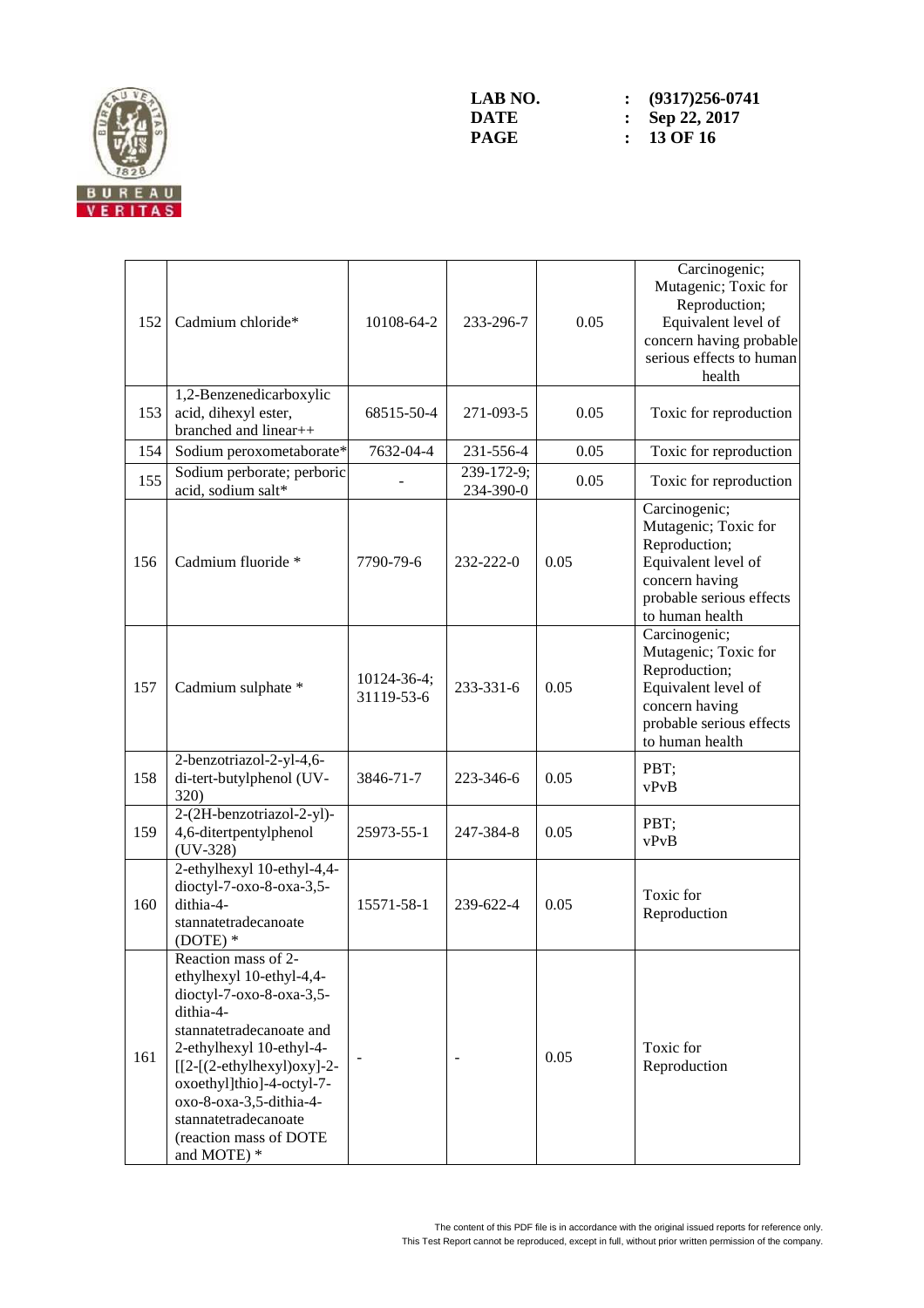

| 162 | 1,2-benzenedicarboxylic<br>acid, di-C6-10-alkyl<br>esters; $1,2$ -<br>benzenedicarboxylic acid,<br>mixed decyl and hexyl<br>and octyl diesters with $\geq$<br>0.3% of dihexyl phthalate<br>(EC No. 201-559-5)                                                                                                                                       | 68515-51-5;<br>68648-93-1                   | 271-094-0;<br>272-013-1 | 0.05 | Toxic for reproduction                                                                                    |
|-----|-----------------------------------------------------------------------------------------------------------------------------------------------------------------------------------------------------------------------------------------------------------------------------------------------------------------------------------------------------|---------------------------------------------|-------------------------|------|-----------------------------------------------------------------------------------------------------------|
| 163 | 5-sec-butyl-2-(2,4-<br>dimethylcyclohex-3-en-1-<br>yl)-5-methyl-1,3-dioxane<br>[1], 5-sec-butyl-2- $(4, 6-$<br>dimethylcyclohex-3-en-1-<br>yl)-5-methyl-1,3-dioxane<br>[2] [covering any of the<br>individual isomers of [1]<br>and [2] or any<br>combination thereof]                                                                              |                                             |                         | 0.05 | Very persistent and<br>very bioaccumulative                                                               |
| 164 | 1,3-propanesultone                                                                                                                                                                                                                                                                                                                                  | 1120-71-4                                   | 214-317-9               | 0.05 | Carcinogenic                                                                                              |
| 165 | $2,4$ -di-tert-butyl-6- $(5-$<br>chlorobenzotriazol-2-<br>yl)phenol (UV-327)                                                                                                                                                                                                                                                                        | 3864-99-1                                   | 223-383-8               | 0.05 | vPvB                                                                                                      |
| 166 | 2-(2H-benzotriazol-2-yl)-<br>4-(tert-butyl)-6-(sec-<br>butyl)phenol (UV-350)                                                                                                                                                                                                                                                                        | 36437-37-3                                  | 253-037-1               | 0.05 | vPvB                                                                                                      |
| 167 | Nitrobenzene                                                                                                                                                                                                                                                                                                                                        | 98-95-3                                     | 202-716-0               | 0.05 | Toxic for reproduction                                                                                    |
| 168 | Perfluorononan-1-oic acid<br>acid and its sodium and<br>ammonium salts                                                                                                                                                                                                                                                                              | $375 - 95 - 1;$<br>21049-39-8;<br>4149-60-4 | 206-801-3               | 0.05 | Toxic for reproduction;<br><b>PBT</b>                                                                     |
| 169 | Benzo[def]chrysene<br>(benzo[a]pyrene)                                                                                                                                                                                                                                                                                                              | 200-028-5                                   | $50 - 32 - 8$           | 0.05 | Carcinogenic;<br>Mutagenic; Toxic for<br>Reproduction;<br>PBT;<br>vPvB                                    |
| 170 | $4,4'$ -<br>isopropylidenediphenol<br>(bisphenol A; BPA)                                                                                                                                                                                                                                                                                            | $80 - 05 - 7$                               | 201-245-8               | 0.05 | Toxic for reproduction<br>(Article $57c$ )                                                                |
| 171 | 4-Heptylphenol, branched<br>and linear [substances<br>with a linear and/or<br>branched alkyl chain with<br>a carbon number of 7<br>covalently bound<br>predominantly in position<br>4 to phenol, covering also<br>UVCB- and well-defined<br>substances which include<br>any of the individual<br>isomers or a combination<br>thereof]<br>$(4-Hpbl)$ |                                             |                         | 0.05 | Equivalent level of<br>concern having<br>probable serious effects<br>to the environment<br>(Article 57 f) |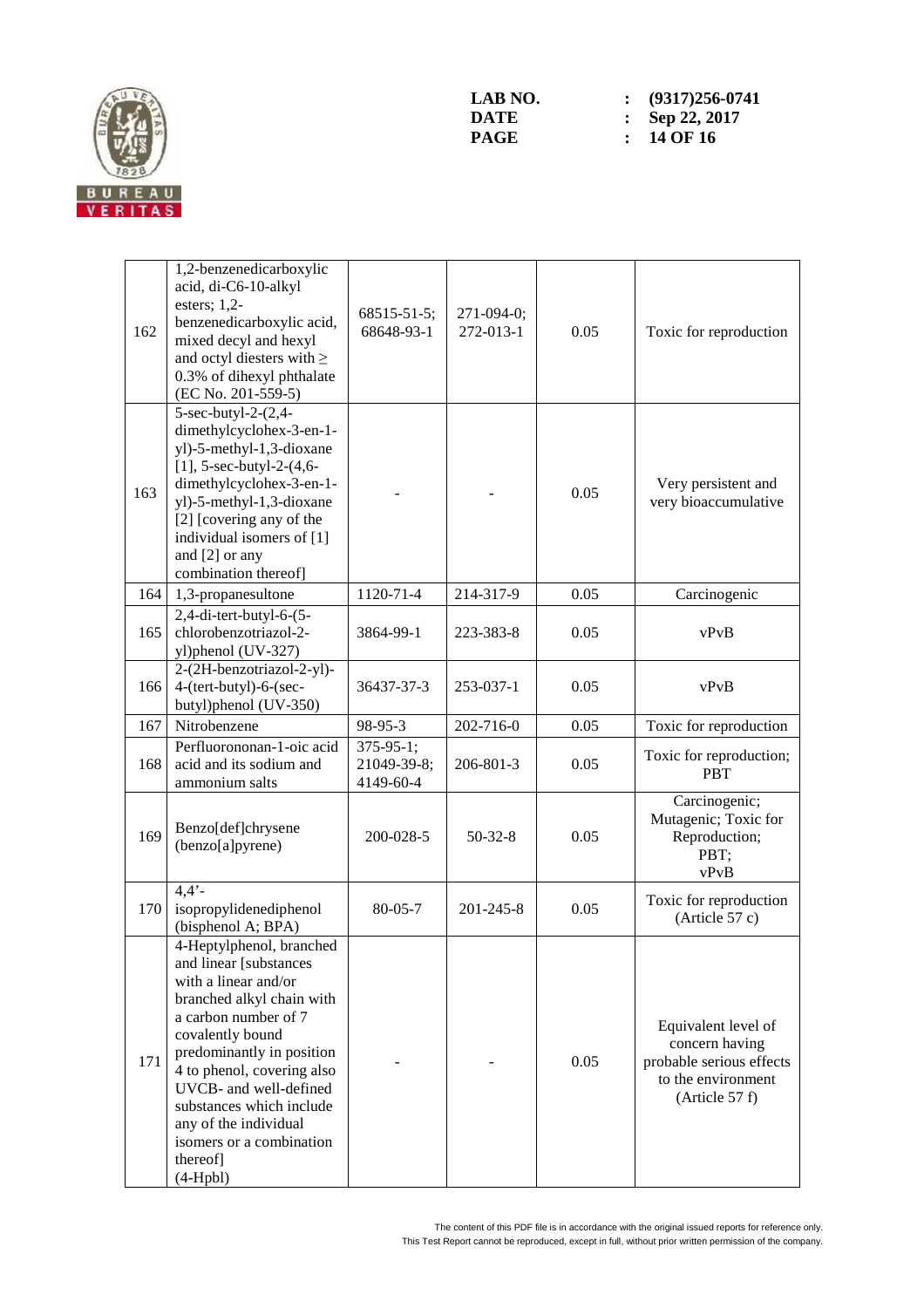

| 172 | Nonadecafluorodecanoic<br>acid (PFDA) and its<br>sodium and ammonium<br>salts | $3830 - 45 - 3$ ,<br>$335 - 76 - 2$ ,<br>3108-42-7 | $206-400-3$ ,<br>221-470-5 | 0.05 | Toxic for reproduction<br>(Article 57 c); PBT<br>(Article 57 d)                                           |
|-----|-------------------------------------------------------------------------------|----------------------------------------------------|----------------------------|------|-----------------------------------------------------------------------------------------------------------|
| 173 | $p-(1,1-$<br>dimethylpropyl)phenol<br>(PTAP)                                  | $80-46-6$                                          | 201-280-9                  | 0.05 | Equivalent level of<br>concern having<br>probable serious effects<br>to the environment<br>(Article 57 f) |
| 174 | Perfluorohexane-1-<br>sulphonic acid and its<br>salts (PFHxS)                 |                                                    |                            | 0.05 | vPvB                                                                                                      |

(1) CAS no. 7789-12-0 refers to sodium dichromate dihydrate

 $(2)$  CAS no. 10588-01-9 refers to anhydrous sodium dichromate

 $^{(3)}$  CAS no. 3194-55-6 refers to a specific HBCDD - 1,2,5,6,9,10-hexabromocyclododecane

(4) CAS no. 25637-99-4 refers to unspecific HBCDD isomer composition

(5) CAS no. 1330-43-4 refers to disodium tetraborate, anhydrous

(6) CAS no. 12179-04-3 refers to sodium tetraborate, pentahydrate

 $(7)$  CAS no. 1303-96-4 refers to sodium tetraborate, decahydrate

Method: Analysis is based on GC, LC, IC, ICP, with various detection techniques and UV.

#### Remark:

- 1. PBT = Persistent, bio accumulative and toxic as defined in Regulation (EC) No 1907/2006
- 2. vPvB = Very persistent and very bio accumulative as defined in Regulation (EC) No 1907/2006
- $3$  ND = Not Detected
- 4. If the article contains a material type whose weight is <0.1% of the total article weight, this material type is ignored for testing.
- 5. \*Result is based on the heavy metal or inorganic element concentration. Due to the limit of the analytical technology available, any further investigation is not feasible. The client is strongly advised to review the chemical formulation to ascertain.
- 6. \*\*Result is identified by tributyltin (TBT). Due to the limit of the analytical technology available, any further investigation is not feasible. The client is strongly advised to review the chemical formulation to ascertain.
- 7. §TGIC (1,3,5-tris(oxiranylmethyl)-1,3,5-triazine-2,4,6(1H,3H,5H)-trione) and β-TGIC (1,3,5-tris[(2S and 2R)-2,3-epoxypropyl]-1,3,5-triazine-2,4,6-(1H,3H,5H)-trione) are reported as a mixture.
- 8. <sup>a</sup>Refer to Aluminosilicate, Refractory Ceramic Fibres fulfil the three following conditions: a) oxides of aluminium and silicon are the main components present (in the fibres) within variable concentration ranges b) fibres have a length weighted geometric mean diameter less two standard geometric errors of 6 or less micrometres (µm) c) alkaline oxide and alkali earth oxide (Na2O+K2O+CaO+MgO+BaO) content less or equal to 18% by weight.
- 9. <sup>b</sup>Refer to Zirconia Aluminosilicate, Refractory Ceramic Fibres fulfil the three following conditions: a) oxides of aluminium, silicon and zirconium are the main components present (in the fibres) within variable concentration ranges b) fibres have a length weighted geometric mean diameter less two standard geometric errors of 6 or less micrometres (µm). c) alkaline oxide and alkali earth oxide (Na2O+K2O+CaO+MgO+BaO) content less or equal to 18% by weight.
- 10. <sup>+</sup> [1,2-Benzenedicarboxylic acid, dipentylester, branched and linear] is a mixture of phthalates contains DPP, DIPP and N-pentyl-isopentylphtalate.